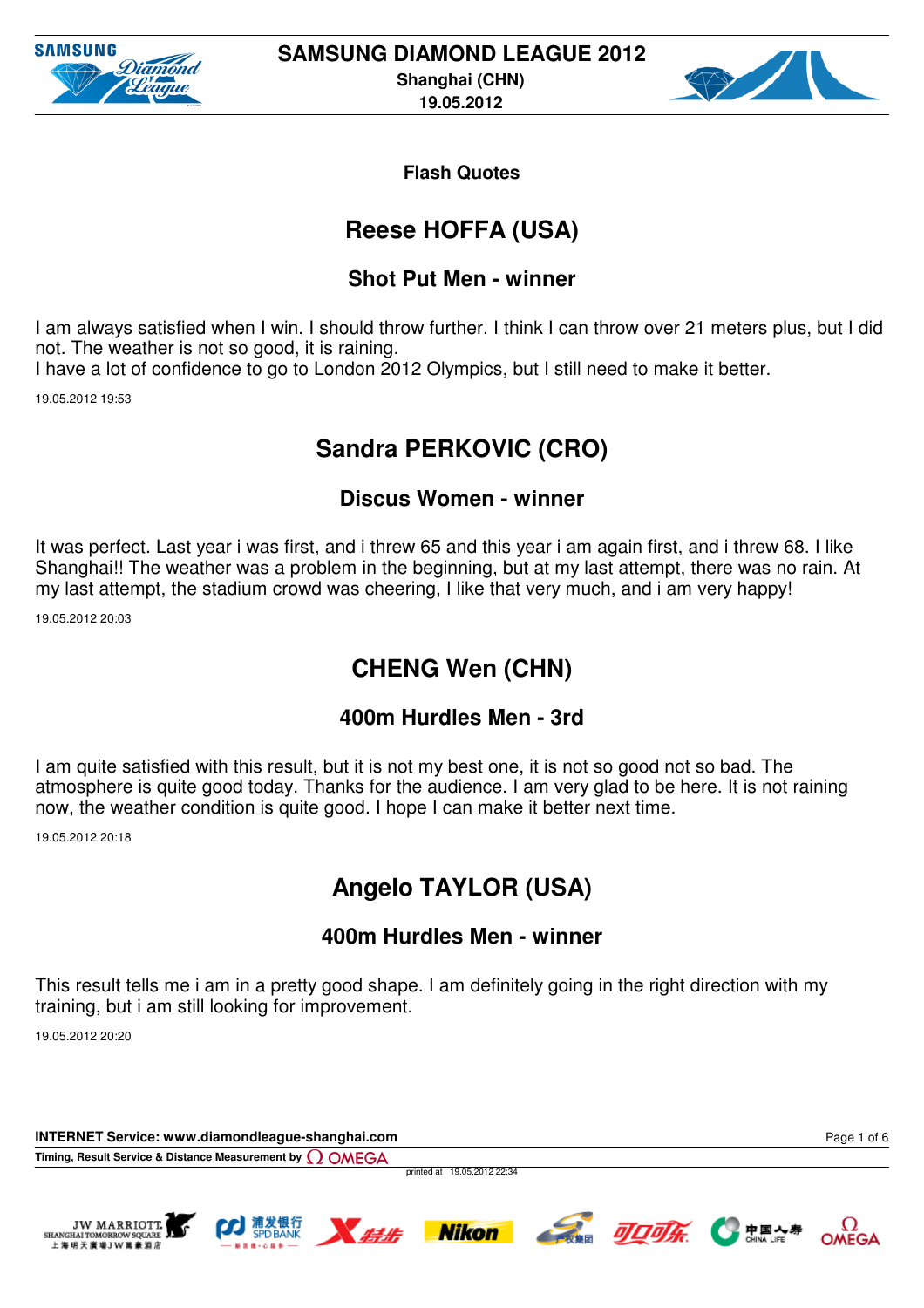



### **Genzebe DIBABA (ETH)**

#### **1500m Women - winner**

I am very very happy. I feel very good. In the race i feel strong, and i had a good feeling to win. In the last lap, i knew i could win.

19.05.2012 20:35

### **Janay DELOACH (USA)**

#### **Long Jump Women - winner**

This is my second diamond league win after Birmingham last year. I am happy. Luckily the temperature and the wind was not too bad. If those are ok, then it is good. I have great consistency, and I feel good all year. I hope to stay consistent this year and get better and better and stay healthy.

19.05.2012 20:42

## **Asafa POWELL (JAM)**

#### **100m Men - winner**

It was a good result. Technically it was good. We did a lot of work in Jamaica. It's still two months to Olympics. I am satisfied. Shanghai is a good meet, the crowd is fantastic. I have never seen so big [pointing to the stadium and the crowd], and i am excited.

19.05.2012 20:48

## **SU Bingtian (CHN)**

#### **100m Men - 6th**

I am not staisfied with today's performance. I had a slow start at the beginning and I felt tired after 60 meters. I have to train harder after this competition. I am glad to compete with Asafa Powell and I still have a long way to go to reach his level, such as the power, technique. I will keep working hard so that I can perform better in LONDON.

19.05.2012 20:49

**INTERNET Service: www.diamondleague-shanghai.com Timing, Result Service & Distance Measurement by** printed at 19.05.2012 22:34 Page 2 of 6









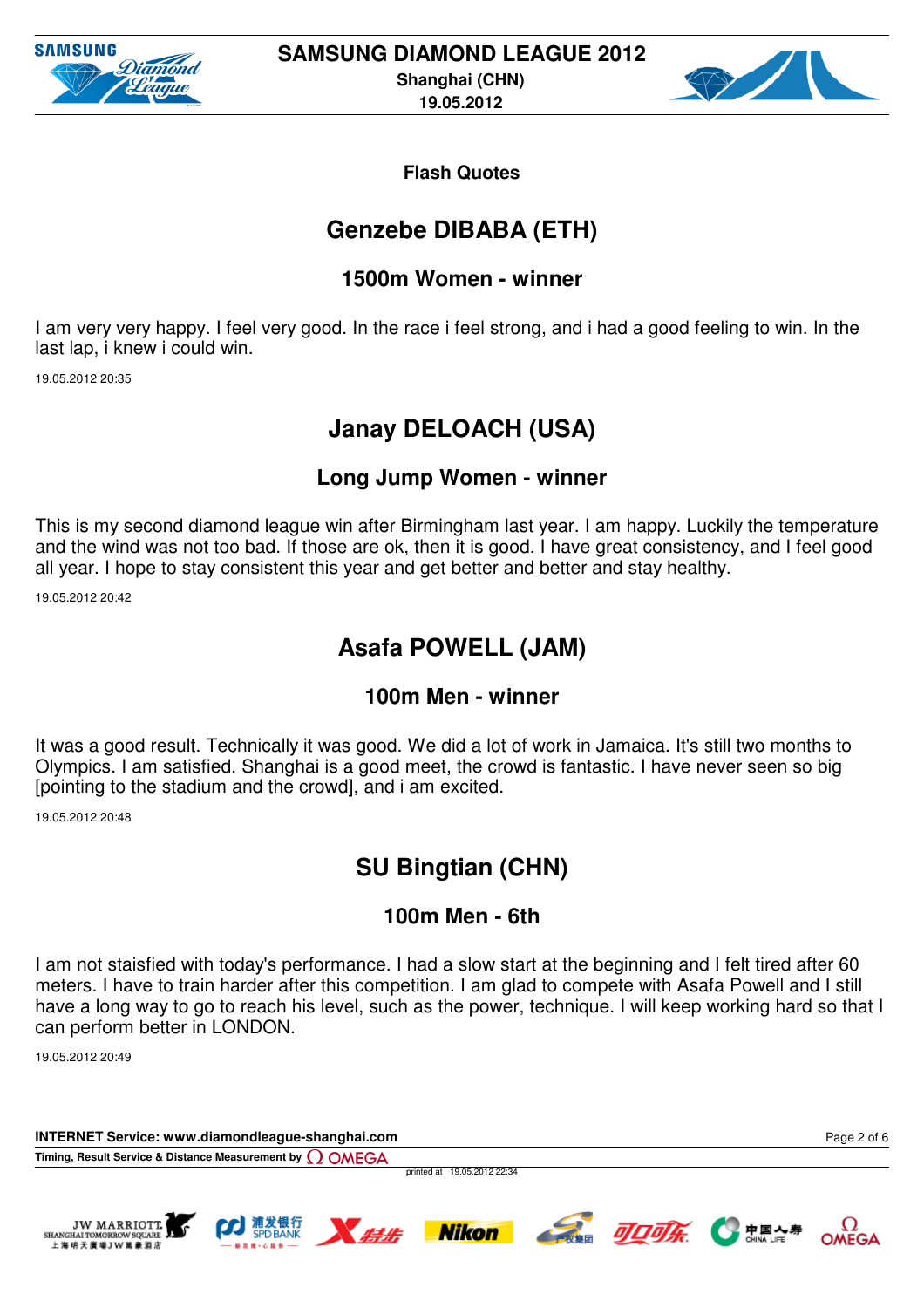



### **Novlene WILLIAMS-MILLS (JAM)**

#### **400m Women - winner**

I am not used to running in the rain, but i got the job done, and I am really very happy with the time. 19.05.2012 20:55

# **Milcah CHEMOS (KEN)**

### **3000m Steeplechase Women - winner**

For this start I am happy. I hope to keep winning, but you never know what other colleagues will do. For now we not see the Russians.

19.05.2012 21:23

# **Leonard Kirwa KOSENCHA (KEN)**

### **800m Men - winner**

I am happy to win this competition, but i am not satisfied with my time. You know, it's rainning, and quiet cold, and my shirt is wet. i hope i can make imporvement next time.

19.05.2012 21:23

# **ZHENG Xingjuan (CHN)**

### **High Jump Women - 2nd**

I am quite happy to win the second place. I made a normal performance, but it was a pity that I missed the champion at the last attempt. The rain confused me a lot, not only for me but for all atheletes. The bad weather condition made it more difficult. I will try to make improvement. I will not get a medal in London with today's performance, now I will try harder.

19.05.2012 21:34

**INTERNET Service: www.diamondleague-shanghai.com** Page 3 of 6**Timing, Result Service & Distance Measurement by** printed at 19.05.2012 22:34 JW MARRIOTT. **CA. JOJA** N ### **Nikon** SHANGHAI TOMORROW SQUARE OMEGA 上海明天廣場IW草書酒店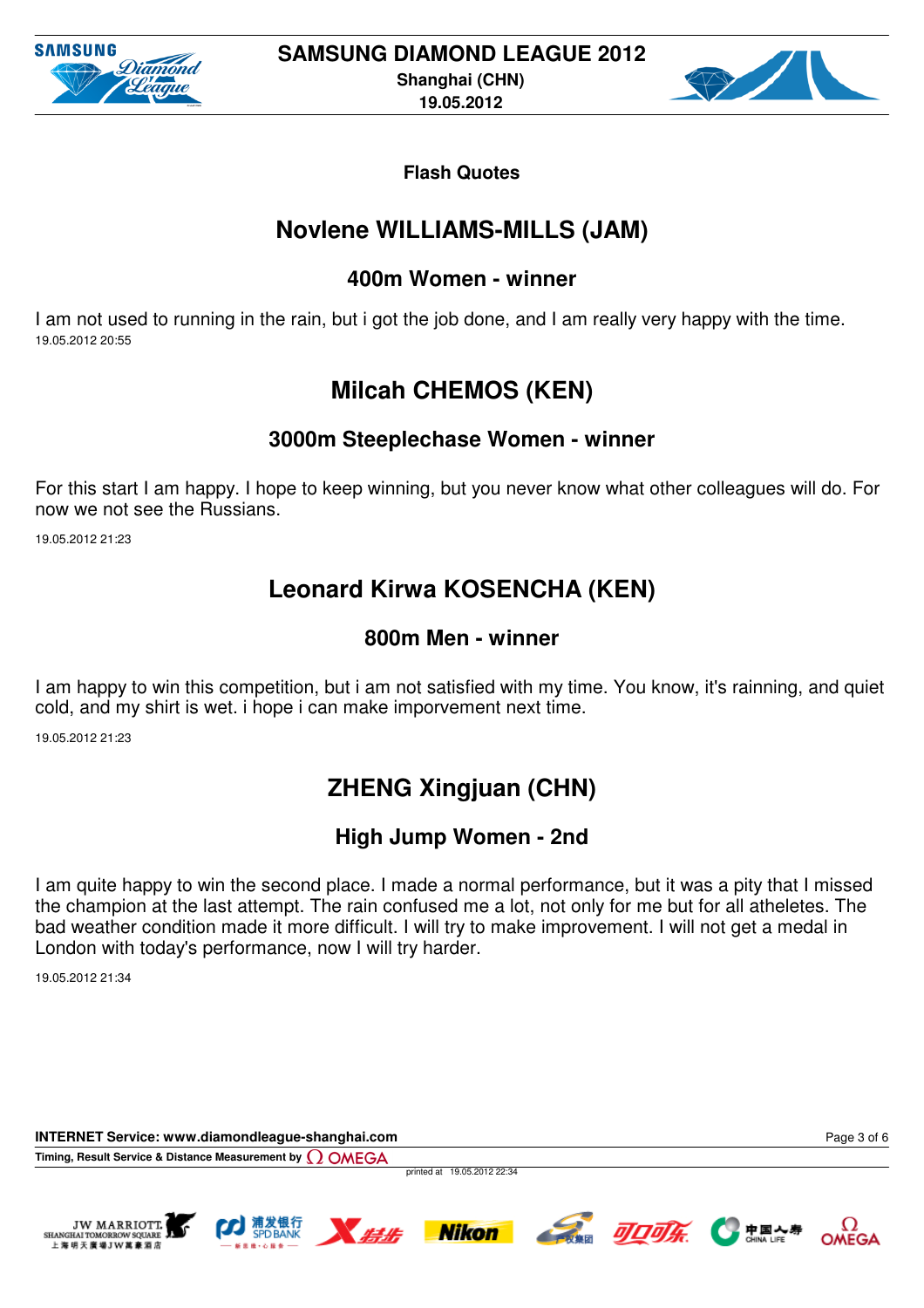



## **Veronica CAMPBELL-BROWN (JAM)**

#### **200m Women - winner**

The track was shiny and with water on top because of all the rain. I am thankful to win. There is still a lot of work to be done. I am looking forward to the rest of the season. In London I am not concerned about the weather. I try not to let the weather bother me.

19.05.2012 21:38

## **Hagos GEBRHIWET (ETH)**

**5000m Men - winner**

I am very happy. 19.05.2012 21:56

# **Chaunte LOWE (USA)**

### **High Jump Women - winner**

It is very difficult to jump in the rain. I have to learn to jump in this kind of conditions to do well. It's a good surface here and the crowd was good and we could have jumped a lot higher when the weather conditions would have been better.

19.05.2012 22:01

# **YANG Yansheng (CHN)**

### **Pole Vault Men - winner**

I am not surprised to win the championship. It is my normal performance, but I can reach 5.80 meters during the training. The heavy rain may affect me as well as other competitors. Steven Hooker did not perform well today, I think he might get some injuries. I am afraid this record can not reach the final round of the Olympics. I wish I could do it better.

19.05.2012 22:01

**INTERNET Service: www.diamondleague-shanghai.com Timing, Result Service & Distance Measurement by Q OMEGA** 

printed at 19.05.2012 22:34











Page 4 of 6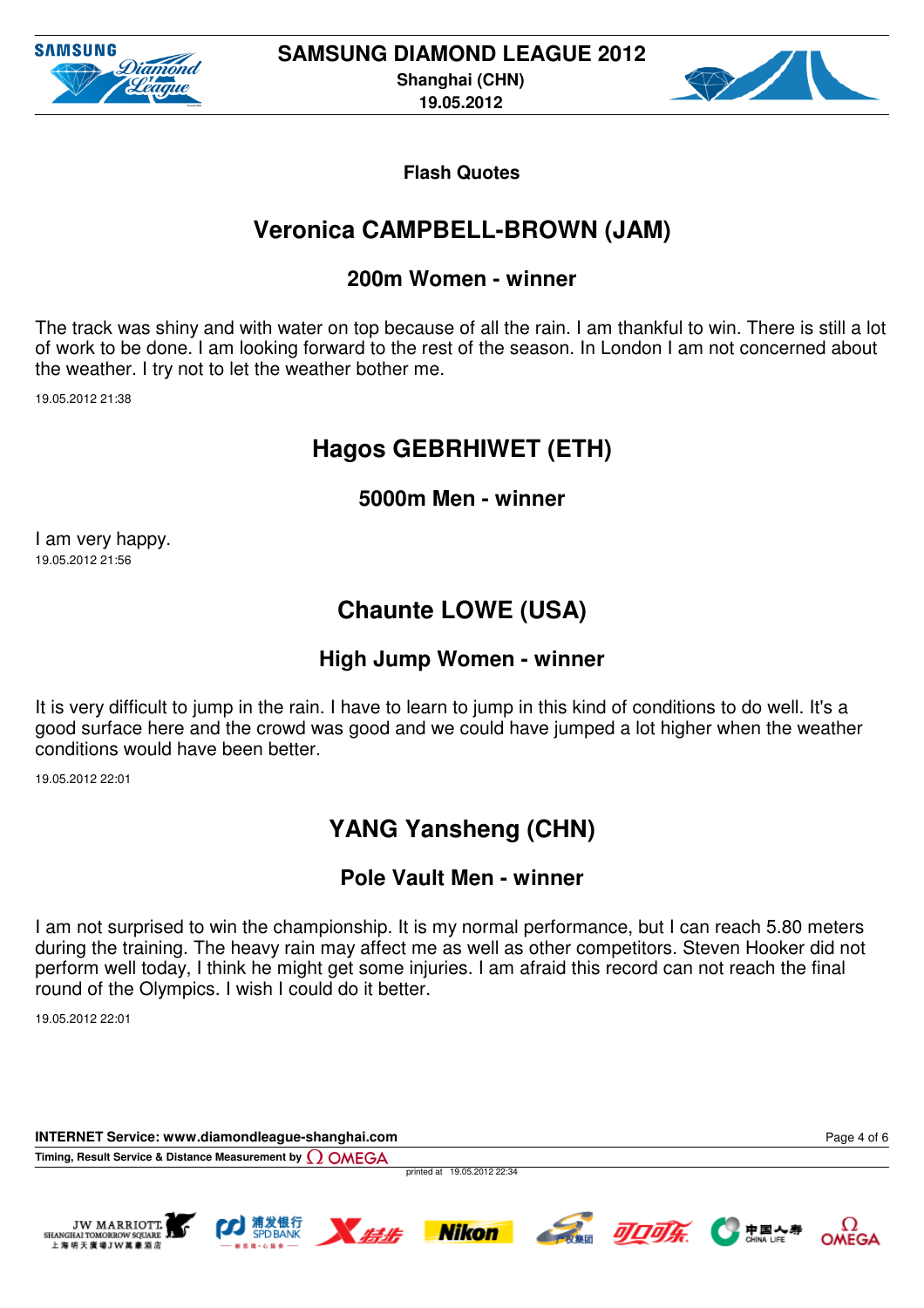



## **Aries MERRITT (USA)**

### **110m Hurdles Men - 4th**

It was a stunning performance by LIU XIANG, and the crowd was really excited by his performance. The atmosphere was so good.

19.05.2012 22:11

## **LIU Xiang (CHN)**

### **110m Hurdles Men - winner**

I am really happy and I enjoy the atmosphere so much. I am not worried about the rain. I can still make a good job even in this heavy rain. Thanks for all the audience here, although it is rainy and windy, it does not influence their enthusiasm. I must show a fantastic performance for them. Thanks for my competitors, they boost my willing to win. I am so happy. I ran on my own pace and did not consider of other competitors. I just do what I have to do, and I won. That is great.

19.05.2012 22:13

# **Phillips IDOWU (GBR)**

### **Triple Jump Men - winner**

I trained here yesterday, and the track is very good, so i had high hope for today. But unfortunately the runway was soaking wet today. I am in a great shape. My timing was slightly off and my technique was not perfect, but this was the first one of the year, and i feel great.

19.05.2012 22:16

# **David OLIVER (USA)**

### **110m Hurdles Men - 2nd**

I feel terrible. I stepped back when i came down, and i lost momentum, I did terrible. But it is fun to be here. I always like to be in Shanghai.

19.05.2012 22:18

**INTERNET Service: www.diamondleague-shanghai.com Timing, Result Service & Distance Measurement by**

printed at 19.05.2012 22:34











Page 5 of 6